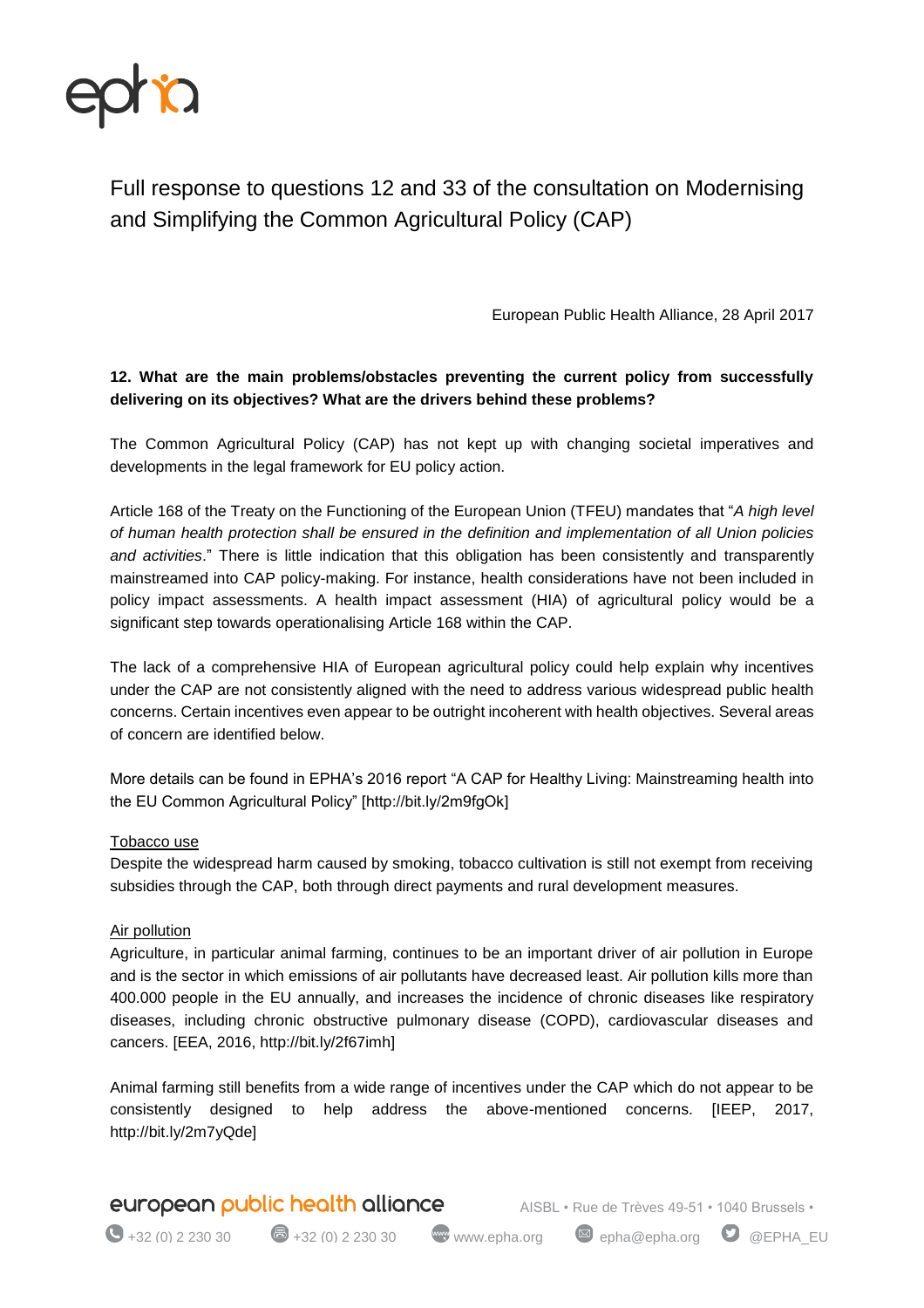#### Alcohol harm

Europe is the heaviest drinking region in the world. Harmful alcohol use is the fifth leading cause of death and disability worldwide, representing a monetary cost of €155.8 billion in 2010 in the EU.

The CAP has a special budget of more than  $\epsilon$ 1 billion per year predominantly used to finance productivity enhancement of vineyards and wine promotion measures. The European Court of Auditors considers this measure unnecessary, warning that it leads to administrative burden and that the promotional element often constitutes a hidden operational subsidy to the wine sector. [European Court of Auditors, 2014, http://bit.ly/2n1QSPP]

### Unhealthy diet

Unhealthy diet is the single largest risk factor for the entire burden of diseases and premature death in Europe. Sufficient literature exists to suggest that a closer analysis of the interactions between agricultural policy and consumption patterns is necessary. Apart from the School schemes, the CAP policy process has steered away from reflecting on or addressing these links.

- Despite high levels of sugar consumption, beet sugar cultivation is eligible for voluntary coupled support. Approximately  $\epsilon$  18 million annually is spent to directly support sugar production [Boerderij.nl, 2017, http://bit.ly/2n1VO7h]. In conjunction with the abolition of sugar quotas, which is expected to precipitate a drop in sugar prices, this instrument is clearly inconsistent with health policy.
- Promotional funding under the CAP aims to stimulate demand for EU agricultural products by influencing consumption preferences. The scheme, although essentially a consumption promotion policy with an annual budget of approximately € 200 million, is not linked to dietary considerations. [European Commission, http://bit.ly/2mHnw4w]
- Animal farming still enjoys a wide range of incentives under the CAP. Payments often remain partially linked to historical entitlements from the time that subsidies were tied to production levels. These incentives do not appear to be designed to help address concerns around the prevailing high consumption levels of animal products. [EPHA, 2017, http://bit.ly/2mxiVGf]

#### Antimicrobial resistance (AMR)

AMR is currently responsible for some 700.000 deaths annually worldwide and could kill 10 million people per year by 2050. The spread of drug resistant bacteria implies that common infections and routine surgeries could become life-threatening, putting in peril the last century's great advances in healthcare. Evidence conclusively links high and persistent levels of antibiotic use in farming with the spread of drug resistant bacteria and human fatalities. [AMR Review, 2016, http://bit.ly/2m3jc2E]

There appears to be no substantial link between CAP support measures and efforts to reduce the use of antibiotics in farming.

#### Agrochemicals use

The CAP should strengthen existing incentives that support the uptake of integrated pest- and nutrient management systems, as well as organic and other farming methods with lower inputs of agrochemicals to mitigate the (potential) health harms associated with the widespread use of such chemicals.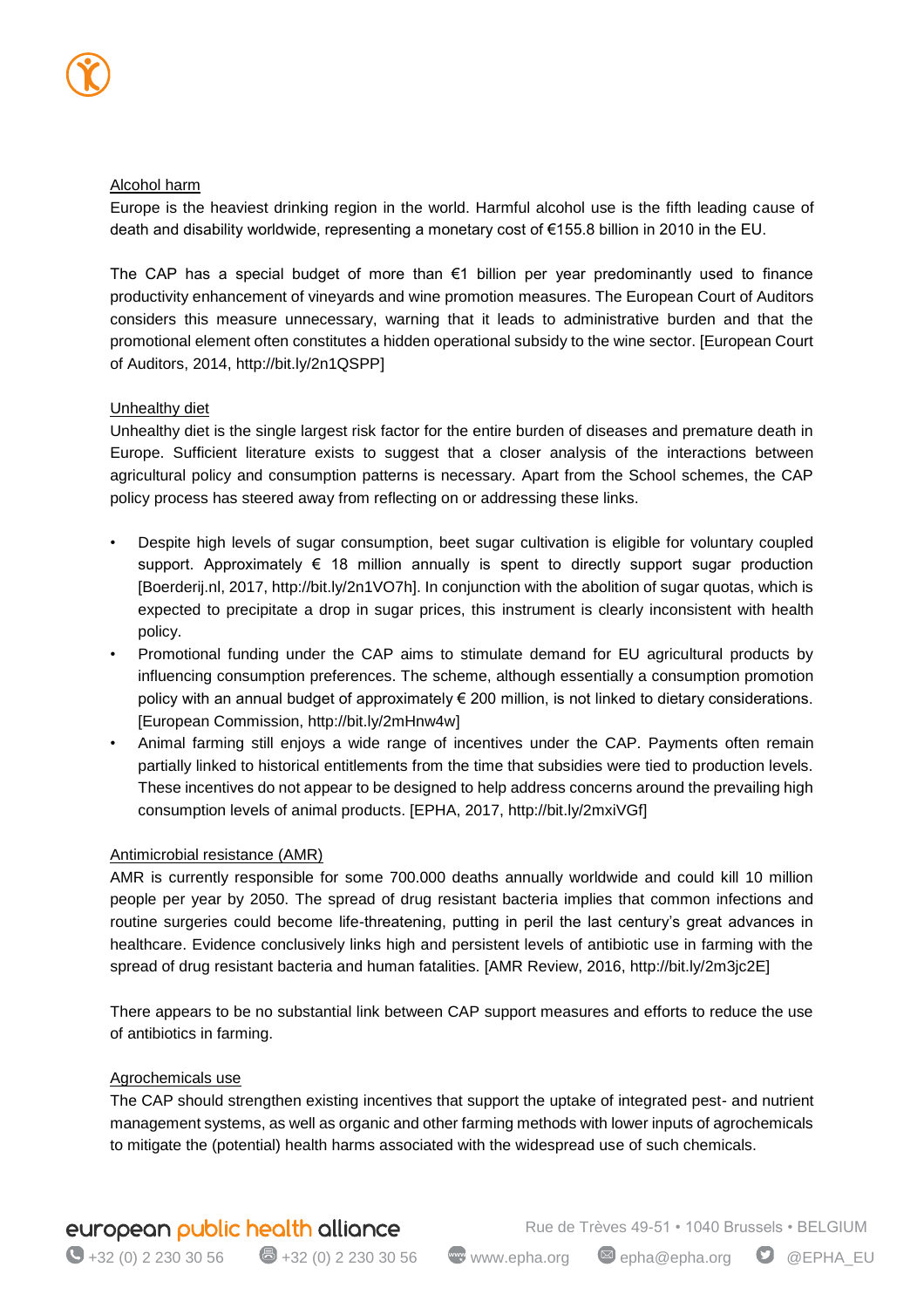#### Structure of subsidies

Direct payments, the predominant source of subsidies under the CAP which are payable per hectare, are generally not designed with the aim to selectively favour farms, production models or farming systems with higher performance in terms of producing public goods, like benefits to human and environmental health.

In the process of modernising and simplifying the CAP, the model of direct payments as the main source of benefits should be revisited, so that incentives are better adapted to serve public health and other sustainability objectives.

### **33. Do you have more ideas for modernising the CAP?**

Modernising the CAP means updating its policy framework and starting a transition pathway towards an integrated EU common food and agricultural policy. This policy should focus on achieving the essential outcome of a well-functioning food system; namely the creation of food and drink environments that foster the uptake of sustainable, nutritionally healthy diets for the entire European population.

In terms of instruments, the CAP, both in its shorter-term future and as part of a wider food systems policy, should be far better at linking payments to desirable results, like the production of public goods. Better targeted incentives will be critical in securing continued public support, and budget, for the policy. Doing away with the various layers of incentives that have accumulated over the years and replacing it with a clearer, performance-oriented support structure will also help to simplify the policy.

This leads to the following recommendations.

#### I. Remove health-harmful subsidies

- Tobacco cultivation should be excluded from receiving public support. Tobacco farmers currently under rural development measures should be eligible for assistance in transitioning away from tobacco cultivation.
- Specific support measures for sugar and wine, and promotional budgets which are not aligned with healthy eating and drinking guidelines, should be discontinued.
- Historical entitlements should be phased out entirely.
- Any support for livestock should be clearly targeted to farming systems producing value for rural communities, biodiversity and animal welfare.

#### II. From hectare payments to performance incentives

The current incentive system in which payments are predominantly linked to the number of hectares owned is not designed to target payments to reward farms, production models or farming systems with higher performance in terms of producing public goods, like benefits to human and environmental health.

# european public health alliance